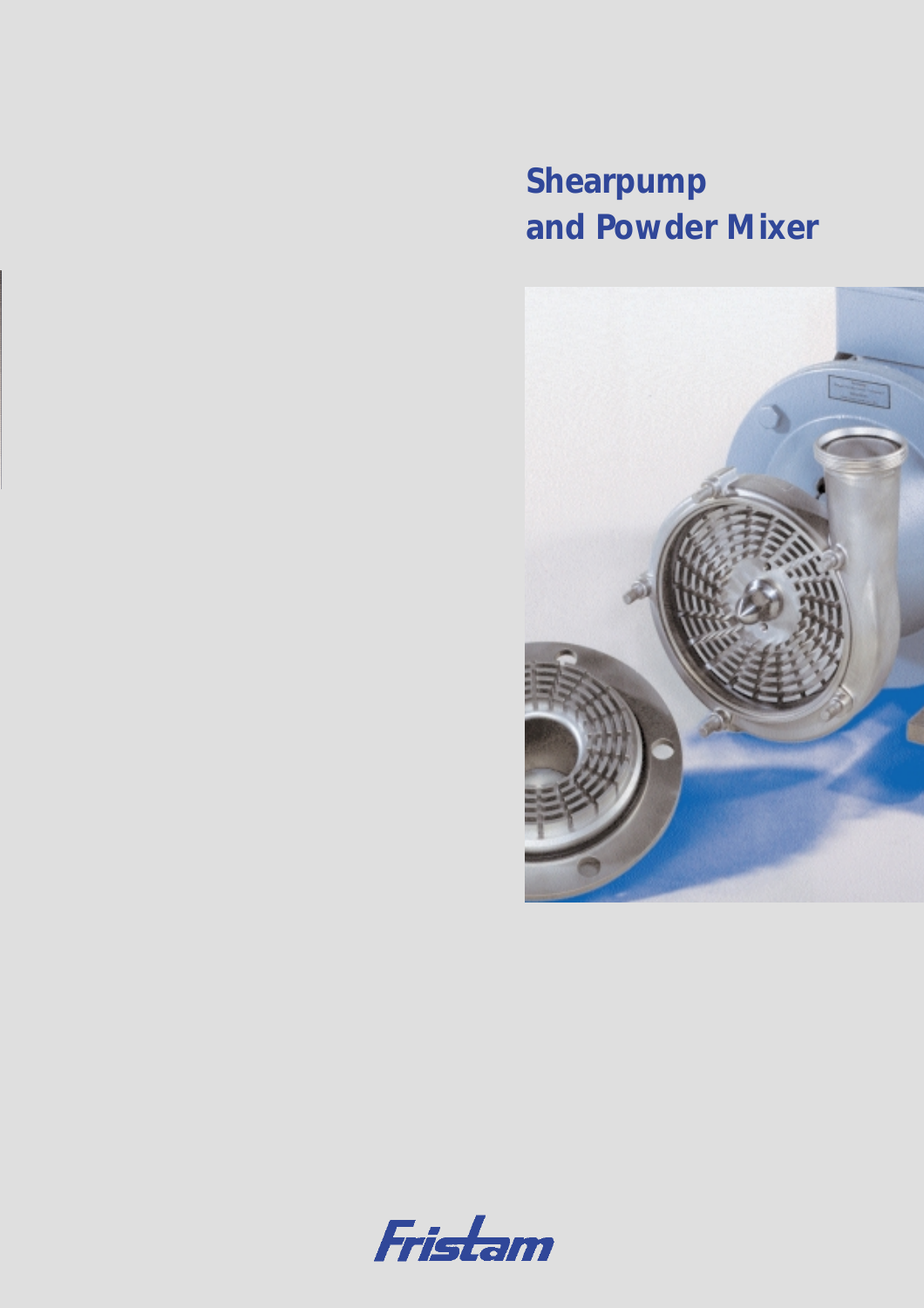### *Homogenizing, Dispersing, Emulsifying and Dissolving*

**Our new unit enables you to produce multiphase products of consistently high quality, time after time.**

### **The principle is really quite simple.**

The new, efficient mixing method is based on the proven centrifugal pumps of the Fristam FP range. Instead of the impeller, a rotor/stator system, operating at tip speeds of up to 38 m/s, draws inhomogeneous media through shearing clearances of just 0.3 mm.

Thanks to the extremely high flow rates in the rotor/stator system and the high shear rate of up to 125,000 1/s, a highperfomance blending of multiphase products is achieved.

The result: Inseparable emulsions and end products of incomparable homogenity.

The smooth operational performance achieved by this system conforms with the unique precision and quality you have come to expect from all Fristam components.

Since applications vary in type and complexity, we offer customized solutions ranging from the small single unit to largescale inline installations, as well as expert engineering consultation and support.



**The stator: The media are drawn through shear clearances of 3/10 mm. Disintegrated into the smallest particles, these are blended thoroughly until inseparable.**

**Concentrated: With the Shearpump, it is easy to achieve highly concentrated solutions and to process stabilizers to highly viscous materials.**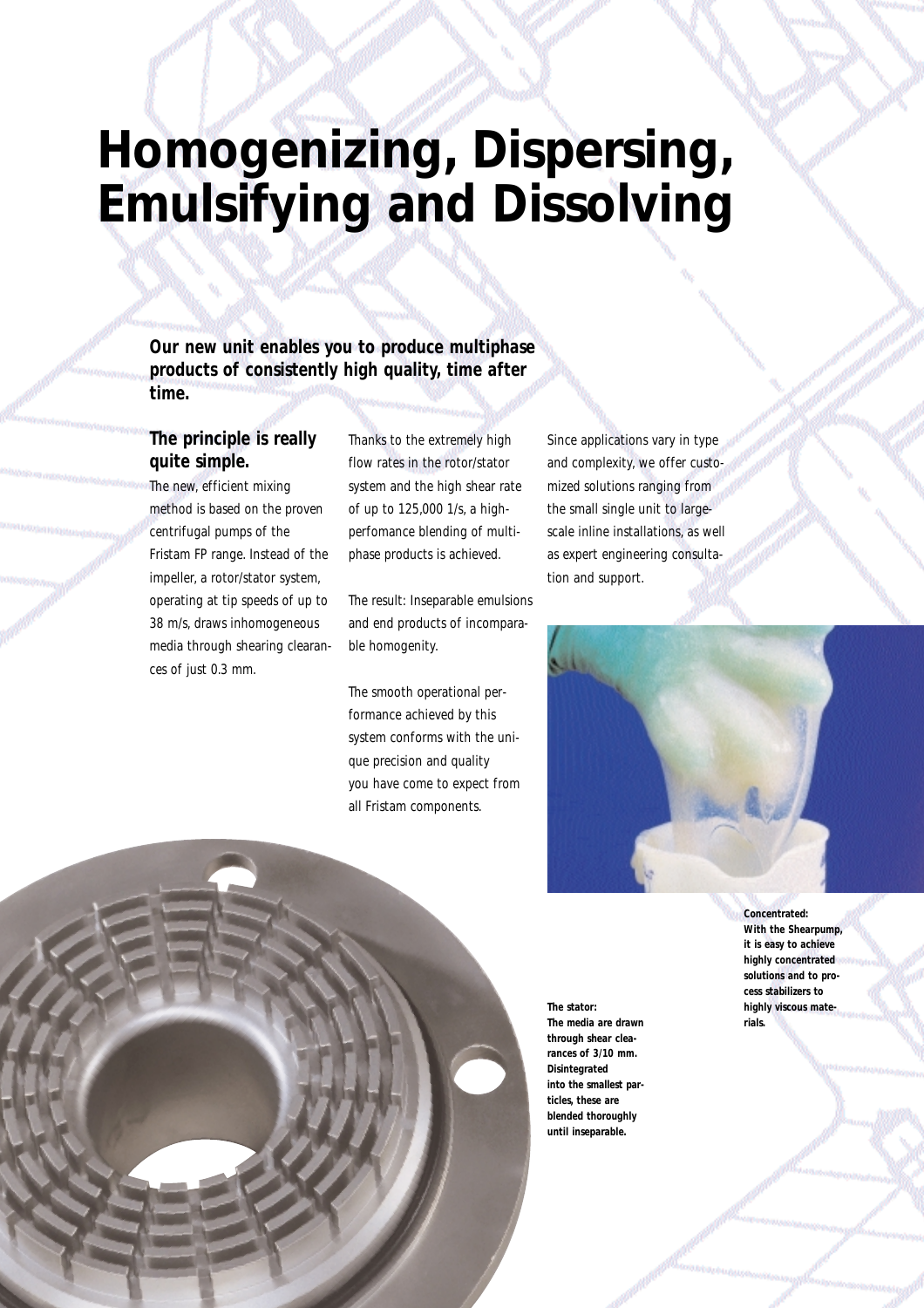# The right solution for every require

#### **Materials**

- Casing, cover and rotor/stator system are cast or forged
- Standard materials used: - Cr-Ni-Mo steel 1.4404 Options:
- Titanium
- Hastelloy C
- Other precision-cast materials
- Materials with less than 0.5% delta ferrite
- Surfaces in contact with the product:
- Shotblasted
- Ground
- Polished or electropolished
- Hardened or coated
- Special surface finish requi-
- rements can be met

**The powder mixer: The compact framed unit described here requires very little space to operate fully, even inline, and is easily integrated into existing systems and processes.**

### **Drives**

- Three-phase induction motors Totally enclosed, IP 55 / IP 56
- Options:
- **Frequency controlled**
- Higher enclosure classes
- Explosion proof
- Flameproof enclosure
- Special voltages and special
- frequencies
- Special motors

### **Types of connection**

- Threads:
- DIN 11851, DIN 11864
- Flanges:
- DIN, ANSI u.a.
- Clamps:
- Tri-clamp, ISO-clamp • Special connections
- possible

#### **Special options**

- Special rotor/stator systems
- Heating/cooling jacket
- Casing drainage
- Position of discharge connection, 360° variable
- Trolleys

**Allen** 

**CONCACTORNISTS**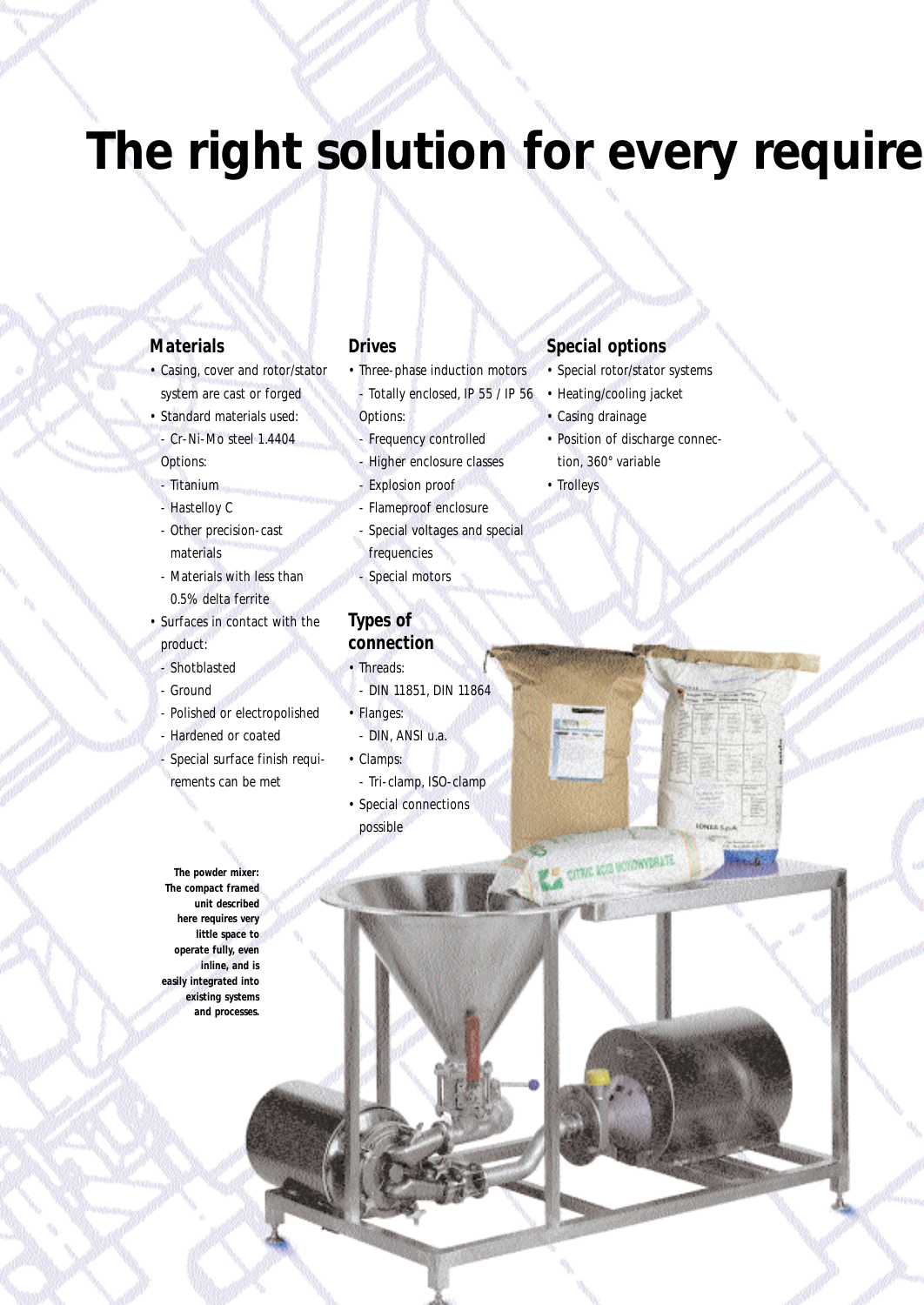### *ment*



**The FSPE 35 range with motors of 3.0 to 30.0 kW and rotor diameters of 145 to 250 mm are particularly suitable for high viscosities and throughput rates.**

**The FPM 7 range with motors of 2.2 to 18.5 kW and rotor diameters of 130 to 195 mm is the optimum choice for handling medium viscosities and throughput rates.**

| Model/Type     | <b>Speed</b>       | Rotor Ø  | Motor size |  |
|----------------|--------------------|----------|------------|--|
| FSPE 352 / 145 | 1,450 or 2,900 rpm | 145 mm   | 3.0 kW     |  |
| FSPE 352 / 145 | 1,450 or 2,900 rpm | 145 mm   | 4.0 kW     |  |
| FSPE 352 / 145 | 1,450 or 2,900 rpm | 145 mm   | 5.5 kW     |  |
| FSPE 353 / 175 | 1,450 or 2,900 rpm | 175 mm   | 5.5 kW     |  |
| FSPE 353 / 175 | 1,450 or 2,900 rpm | 175 mm   | 7.5 kW     |  |
| FSPE 353 / 175 | 1,450 or 2,900 rpm | 175 mm   | 11.0 kW    |  |
| FSPE 354 / 200 | 1,450 or 2,900 rpm | 200 mm   | 11.0 kW    |  |
| FSPE 354 / 200 | 1,450 or 2,900 rpm | 200 mm   | 15.0 kW    |  |
| FSPE 354 / 200 | 1,450 or 2,900 rpm | 200 mm   | 18.5 kW    |  |
| FSPE 355 / 250 | 1,450 or 2,900 rpm | 250 mm   | 18.5 kW    |  |
| FSPE 355 / 250 | 1,450 or 2,900 rpm | 250 mm   | 22.0 kW    |  |
| FSPE 355 / 250 | 1,450 or 2,900 rpm | 250 mm   | 30.0 kW    |  |
| <b>FPM 712</b> | 1,450 or 2,900 rpm | 130 mm   | 2.2 kW     |  |
| <b>FPM 712</b> | 1,450 or 2,900 rpm | 130 mm   | 3.0 kW     |  |
| <b>FPM 712</b> | 1,450 or 2,900 rpm | 130 mm   | 4.0 kW     |  |
| <b>FPM 722</b> | 1,450 or 2,900 rpm | 160 mm   | 4.0 kW     |  |
| <b>FPM 722</b> | 1,450 or 2,900 rpm | 160 mm   | 5.5 kW     |  |
| <b>FPM 722</b> | 1,450 or 2,900 rpm | 160 mm   | 7.5 kW     |  |
| <b>FPM 742</b> | 1,450 or 2,900 rpm | 195 mm   | 5.5 kW     |  |
| <b>FPM 742</b> | 1,450 or 2,900 rpm | 195 mm   | 7.5 kW     |  |
| <b>FPM 742</b> | 1,450 or 2,900 rpm | 195 mm   | 11.0 kW    |  |
| <b>FPM 742</b> | 1,450 or 2,900 rpm | $195$ mm | 15.0 kW    |  |
| <b>FPM 742</b> | 1,450 or 2,900 rpm | 195 mm   | 18.5 kW    |  |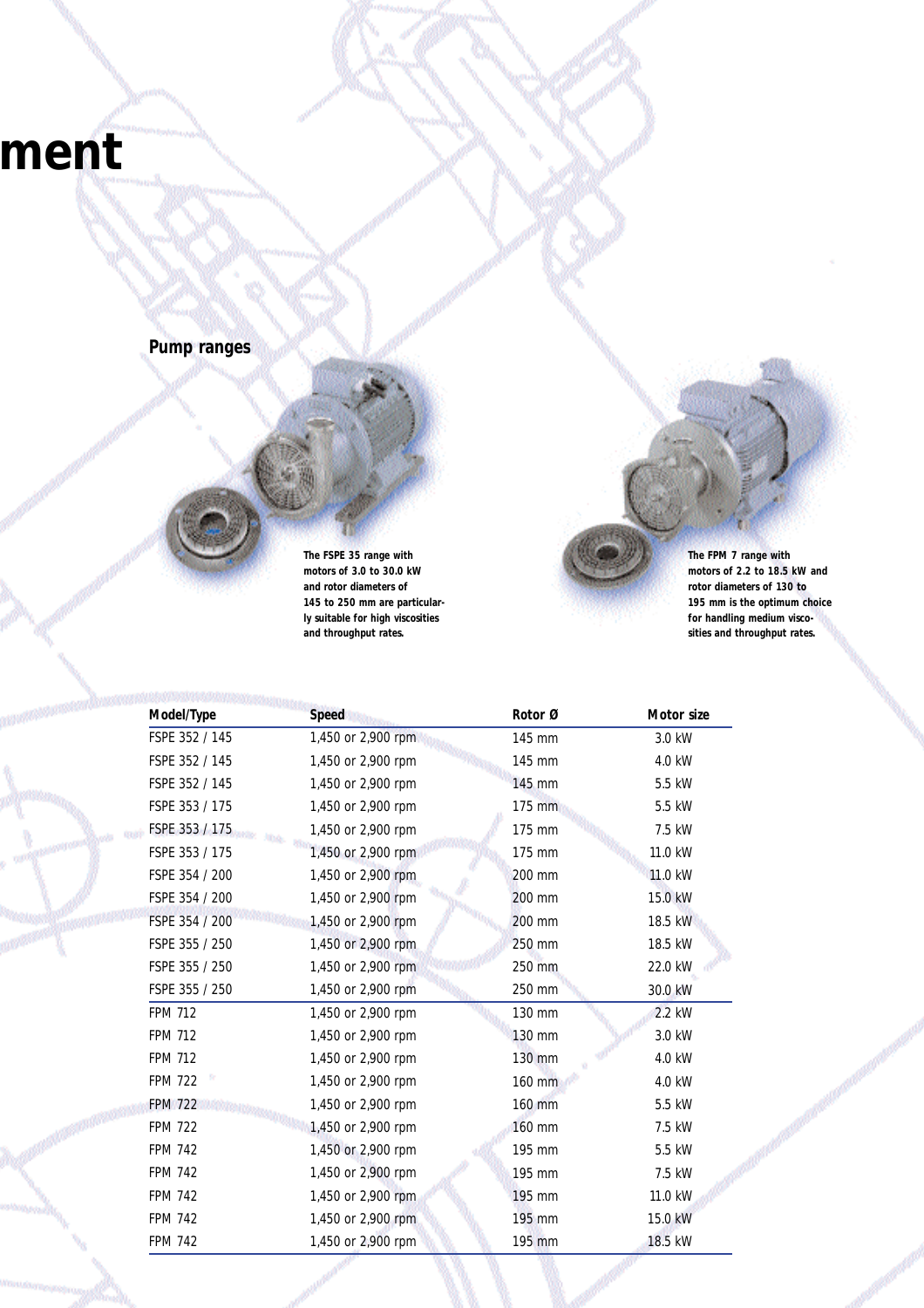## *Using it pays*

**Right from the development stage we focus on the profitability of your production.**

### **This is where the saving starts.**

Compared with conventional dissolving processes in large tanks or boilers, using the Fristam Shearpump can cut your processing time by up to 90%. The Shearpump disintegrates agglomerates and lumps etc. with its high shear energy, and gives absolutely constant, repeatable results.

This pump is also highly suitable for handling varying batch sizes.

The forced flow of the products in the Shearpump ensures a continuously high standard of quality.

Depending on the application, you can expect to use fewer raw materials because of the more effective breakdown of constituents: When processing stabilizers, we noted a reduction in the raw material requirement of 10%.

Cleaning – the Shearpump is, like all Fristam pumps, fully CIPcapable. As a rule, you can carry out maintenance yourself since its construction is familiar due to its similarity to the centrifugal pumps.

All in all we are talking here of a very short amortization period. We would be pleased to provide a test unit free of charge for trials in your production process.

#### **The rotor:**

**With tip speeds of up to 38 m/s even large throughput rates and high viscosities can be handled in a very short time. The product retention period in the Shearpump is reduced to a minimum.**